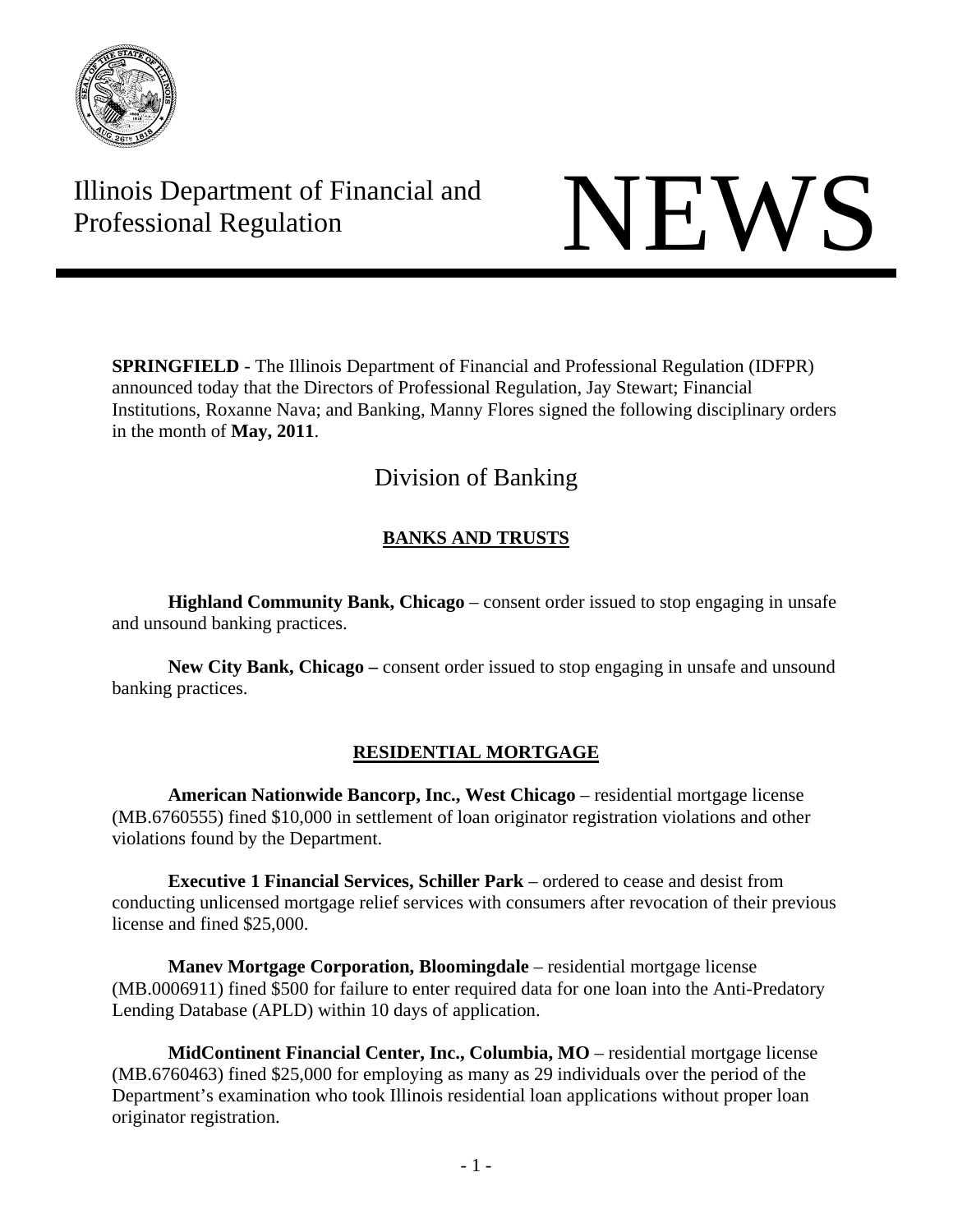**Mortgage Sources Corp., Overland Park, KS** – ordered to cease and desist from conducting and engaging in any mortgage brokering activities after surrender of their previous license and was fined \$25,000 for brokering a residential mortgage loan subject to the Anti-Predatory Lending Database (APLD).

# **Division of Financial Institutions**

*Note: If a licensee has exercised its right to a hearing pursuant to statute, an order on this list may not be final.* 

# **CURRENCY EXCHANGE**

**Madison Francisco Currency Exchange, Inc., 2848 W. Madison, Chicago –** currency exchange license (3149) fined \$2,850.00 for failure to maintain the statutorily required minimum net worth.

# **Division of Professional Regulation**

# **ACCOUNTANT**

 **Sharron Evans, Carol Stream** – registered certified public accountant license (239- 015808) restored with reprimand effective upon payment of fees and filing of forms for issuing a GAAS audit opinion without a CPA license.

**Kevin McKeown, Moline** – (unlicensed) ordered to cease and desist holding out to the public, signing tax returns and issuing financial statement review opinions as a certified public accountant without licensure or registration as a CPA.

# **ARCHITECTS, LAND SURVEYORS, PROFESSIONAL ENGINEERS AND STRUCTURAL ENGINEERS**

 **Michael Hrusovsky, Lake Forest** – architect license (001-015157) indefinitely suspended for a minimum of two years and fined \$1,000 for practicing on a non-renewed license.

 **Haase David Associates, Inc., Peoria Heights** – (unlicensed) and **David Haase, Peoria Heights** – (unlicensed) both ordered to cease and desist the unlicensed practice of architecture by advertising as an architect and/or professional design firm without being duly licensed in Illinois.

# **APPRAISER**

**Delone Kidd, Homer Glen** – certified general real estate appraiser license (553-001749) revoked for failure to comply with an agreement with the Department.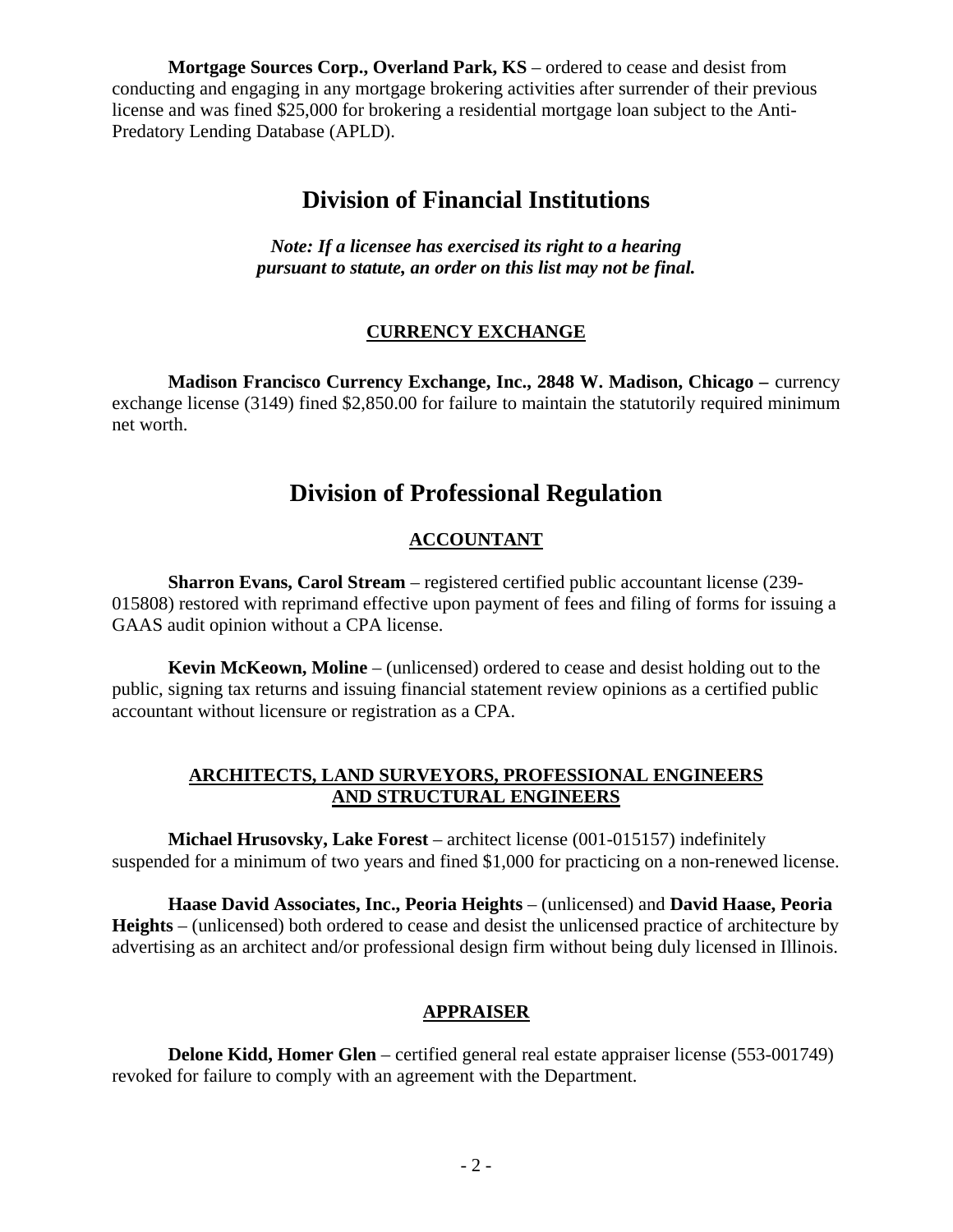# **BARBER, COSMETOLOGY, ESTHETICS AND NAIL TECHNOLOGY**

The following individuals' cosmetology licenses have been placed in refuse to renew status after defaulting on an Illinois Educational Loan: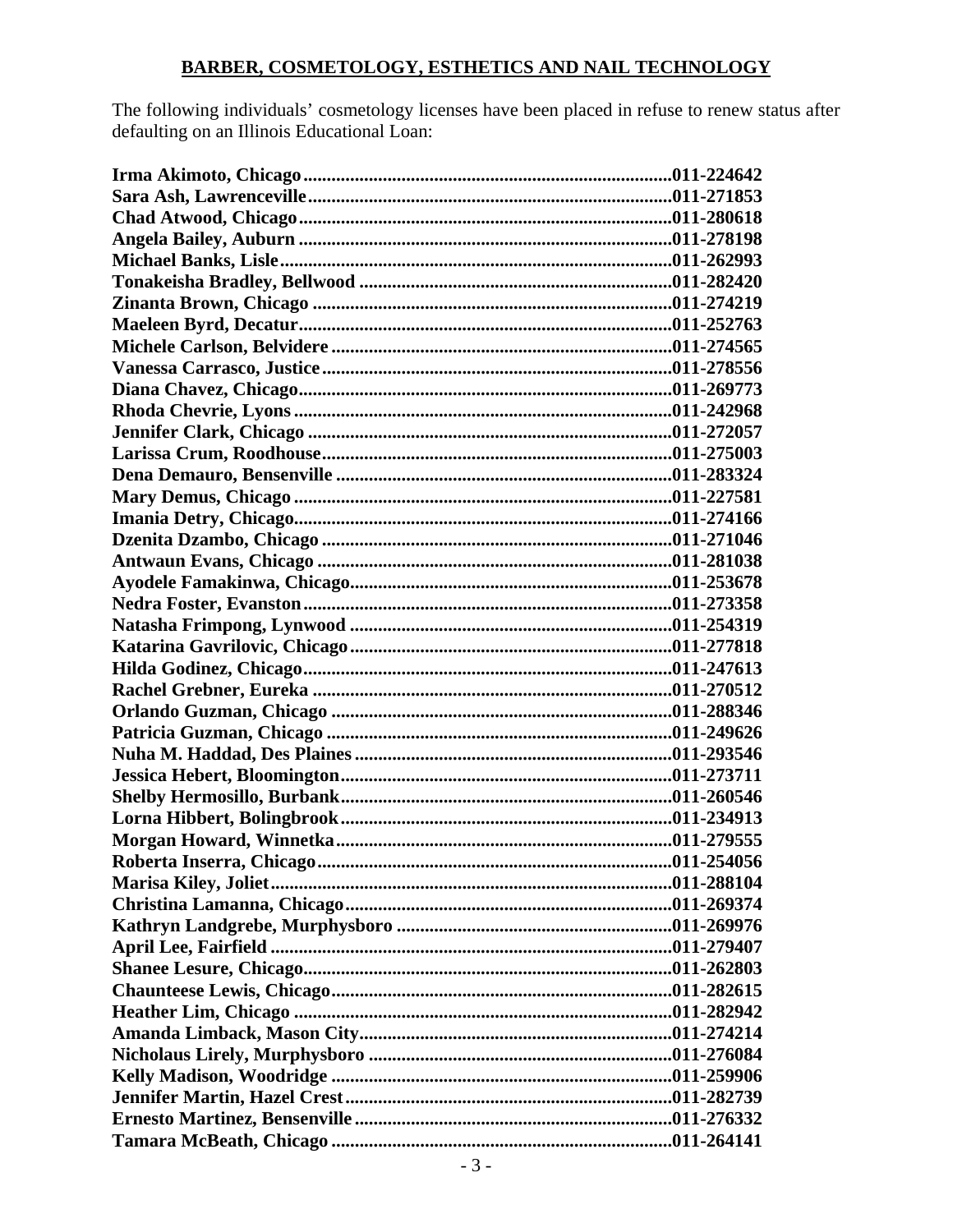**Stephanie Russell, Peoria** – cosmetologist license (011-262973) restored to indefinite probation after defaulted on an Illinois educational loan and has now entered into a repayment agreement.

 **Sheila Becker, Chicago** – esthetician license (131-002905) indefinitely suspended for failure to comply with the conditions of probation regarding the repayment of an Illinois educational loan.

 **Algela Brown, Chicago** – nail technician license (169-020357) indefinitely suspended for a minimum of six months due to a violation of probation.

 **Thuy Duong, Chicago** – nail technician license (169-017337) reprimanded and fined \$500 for dishonorable, unethical or unprofessional conduct of a character likely to deceive, defraud or harm the public.

 **Wonder Nails, Chicago** – salon license (189-008955) placed in refuse to renew status for engaging in unethical, unauthorized or unprofessional conduct of a character likely to deceive, defraud or harm the public.

# **COLLECTION AGENCY**

**ProCollect, Inc., Dallas, TX** – collection agency license (017-021449) reprimanded and fined \$1,000 due to violation of the Act - practice prior to licensure.

# **DETECTIVE, ALARM, SECURITY, FINGERPRINT VENDOR AND LOCKSMITH**

 **Jamal Abdullah, Des Plaines** – permanent employee registration card (129-344512) issued and placed on probation for two years due to criminal conviction.

 **Corrie Carter, Chicago** – permanent employee registration card (129-344508) issued and placed on probation for one year due to criminal conviction.

 **Joy Chemmachel, Skokie** – permanent employee registration card (129-296460) indefinitely suspended for failure to file and/or pay Illinois state income taxes.

 **Patrick Dwyer, Chicago** – permanent employee registration card (129-344478) issued and placed on probation for one year due to criminal conviction.

 **Marlon Green, Calumet Park** – permanent employee registration card (129-344494) issued and placed on probation for two years due to criminal conviction.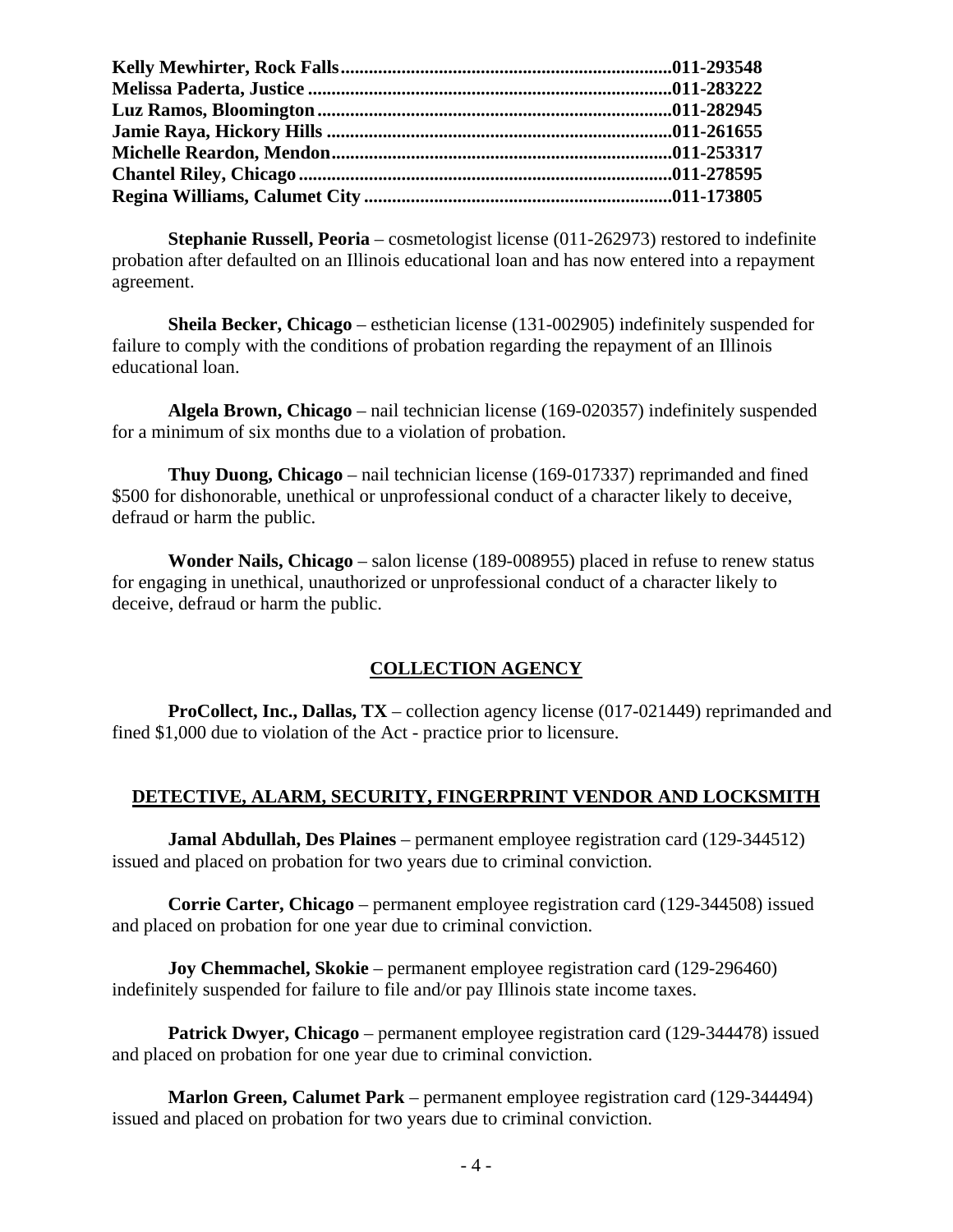**David Hewitt, Evanston** – permanent employee registration card (129-344506) issued and placed on probation for one year due to criminal conviction.

 **Jerome Matthews, Chicago** – permanent employee registration card (129-344509) issued and placed on probation for one year due to criminal conviction.

 **Torrin Perry, Chicago** – permanent employee registration card (129-344492) issued and placed on probation for three years for failure to disclose criminal conviction.

 **Eric Peterson, Evanston** – permanent employee registration card (129-344477) issued and placed on probation for one year due to criminal conviction.

 **Tony Rice, Chicago Heights** – permanent employee registration card (129-344510) issued and placed on probation for two years for failure to disclose criminal conviction.

 **Anthony Smith, Chicago Heights** – permanent employee registration card (129-344514) issued and placed on probation for one year due to criminal conviction.

 **Shantell Steward, Chicago** – permanent employee registration card (129-344493) issued and placed on probation for three years due to criminal conviction.

 **Ivory Taylor, Chicago** – permanent employee registration card (129-213140) reprimanded for failure to report arrest and conviction for domestic battery in 2009 and prohibited from applying to work in an armed capacity indefinitely.

 **Nedyalko Topalov, Naperville** – permanent employee registration card (129-270272) reprimanded for failure to report criminal arrest.

 **Andre Webster, Chicago** – permanent employee registration card (129-344507) issued and placed on probation for one year due to criminal conviction.

 **USA Locksmith Prestige Business Solutions, Chicago** – locksmith agency license (192-000243) revoked and fined \$150,000 for 15 violations based upon: unethical, unprofessional and dishonorable conduct, misleading advertising, deception of the public on material matters, maintaining an incorrect address of record, failure to respond to the Department's request for information, advertising unlicensed branch locations, aiding and abetting violation of the Private Detective and Locksmith Act and permitting employees to work in a grossly negligent manner.

# **FUNERAL DIRECTORS & EMBALMERS**

**Joyce Stokes, Dolton** – funeral director license (031-008465) revoked based on incompetence or untrustworthiness in the practice of funeral directing and unprofessional conduct.

 **Dorla Hill-Butts, Chicago** – funeral director and embalmer license (034-014361) indefinitely suspended for failure to comply with the conditions of probation regarding the repayment of an Illinois educational loan.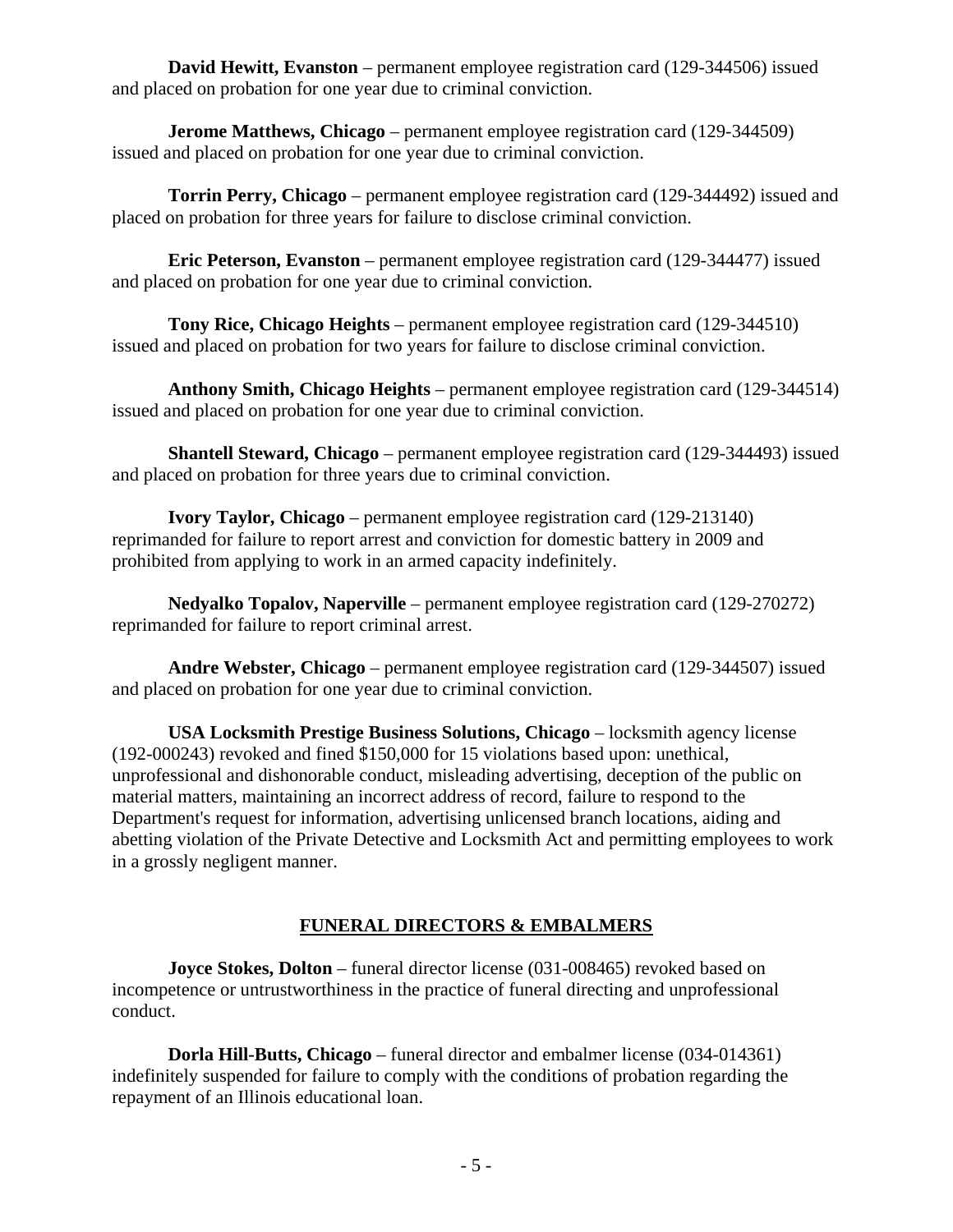**Marion Officer, Belleville** – funeral director and embalmer license (034-012137) indefinitely suspended for failure to file and/or pay Illinois state income taxes.

#### **HOME INSPECTOR**

 **Ronnie Dunning, Stone Park** – home inspector license (450-001607) fined \$500 for failure to complete the continuing education required for renewal.

#### **MASSAGE THERAPY**

 **Judith Lynch, Brighton** – massage therapist license (227-003420) placed in refuse to renew status for failure to provide information within 60 days pursuant to a DPR written request.

 **Susannah White, De Soto** – massage therapist license (227-012927) issued with reprimand and fined \$2,000 for providing massage therapy for compensation prior to being licensed.

 **Lisa Griffith, Fairfield** – (unlicensed) ordered to cease and desist the unlicensed practice of massage therapy for compensation, including tips or donations and assessed a \$500 civil penalty.

#### **MEDICAL**

**Dean Bunting, Davenport, IA** – physician and surgeon license (036-073169) placed on indefinite probation for having his license in Iowa placed on probation until July 14, 2013.

 **Michal Hytros, Park Ridge** – physician and surgeon license (036-083232) reprimanded and fined \$5,000 for inadequate recordkeeping.

**David Lewis, Decatur** – physician and surgeon license (036-077056) placed on indefinite probation for a minimum of three years for failure to comply with the terms and conditions of a prior Care, Counseling and Treatment Agreement.

**Frederick Peterson, St. Louis, MO** – physician and surgeon license (036-116870) placed in refuse to renew status after being disciplined in the state of Missouri for failure to file state income tax returns.

 **Angela Zank, Canton** – chiropractic license (038-009713) indefinitely suspended for failure to comply with the conditions of probation regarding the repayment of an Illinois educational loan.

#### **NURSING**

 **Erick Branham, Antioch** – registered nurse license (041-339730) placed in refuse to renew status after receiving a Decree of Censure from state of Arizona for administering medication without a physician's order.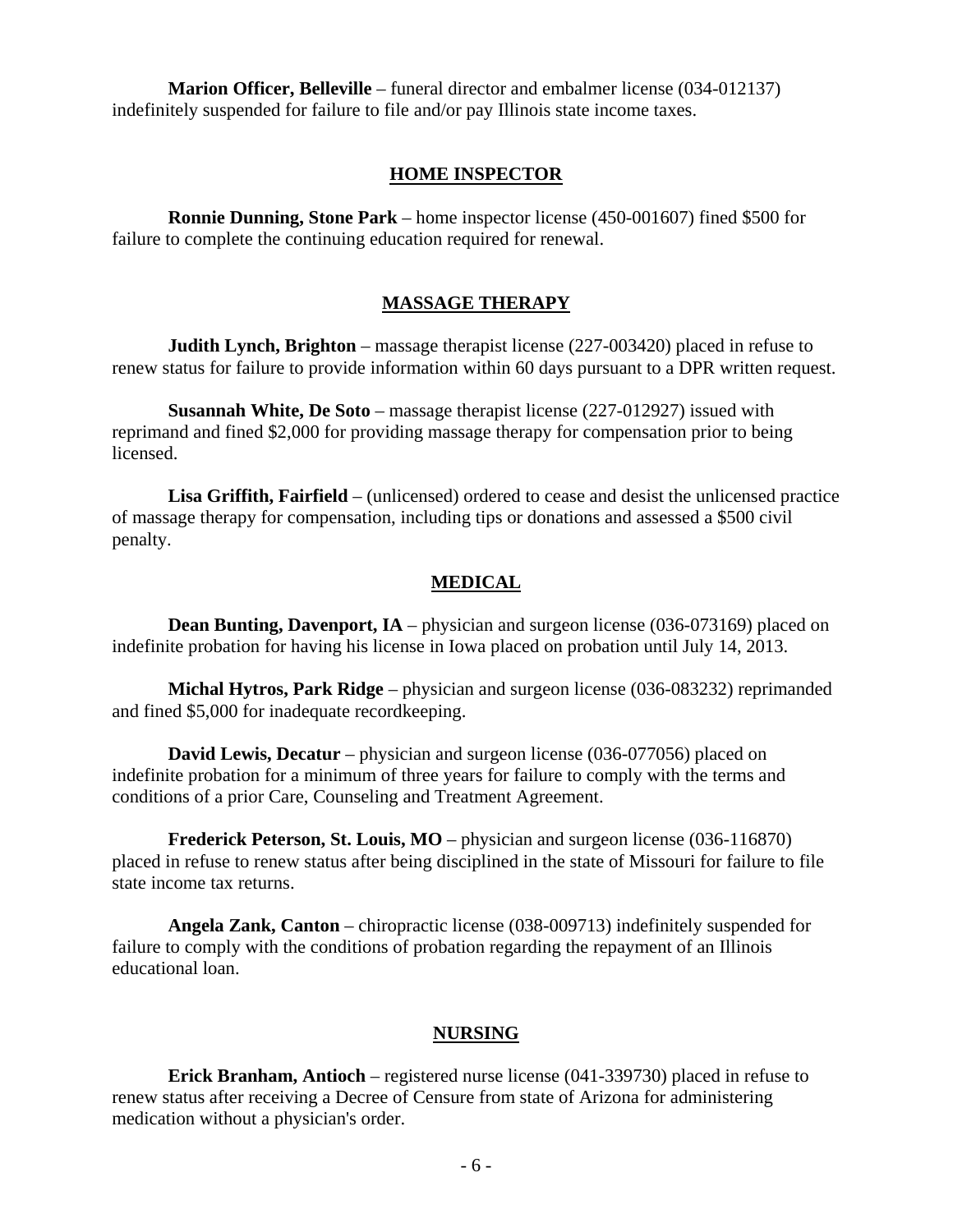**Melissa Jones, Chicago** – registered nurse license (041app3040731) issued with reprimand for a 2007 conviction for possession of controlled substances.

 **Hannah McNeil, Peoria Heights** – registered nurse license (041-368720) placed on indefinite probation with work restrictions for a minimum of two years due to her conviction for unlawful possession of drug paraphernalia.

 **Comfort Nwankwo, Matteson** – registered nurse license (041-328632) reprimanded for failure to take additional action after reporting a patient's change in condition to a charge nurse.

**Jami Schenkel, Normal** – registered nurse license (041-299089) indefinitely suspended for failure to comply with the conditions of probation regarding the repayment of an Illinois educational loan.

**Diana Soto, Mundelein** – registered nurse license (041-270855) suspended for one month, followed by indefinite probation with work restrictions for a minimum of three years for withdrawing several doses of Hydromorphone without a physician's order.

 **Brenda Weymouth, Belleville** – registered nurse license (041-282412) reprimanded for failure to document a patient's allergy to Bactim in his file and forward this information to the pharmacy - as a result, the patient was prescribed Bactim and suffered an allergic reaction.

 **Katie Boncimino, Arlington Heights** – licensed practical nurse license (043-104210) placed on indefinite probation with work restrictions for a minimum of three years after she diverted controlled substances from a facility in the state and plead guilty to Attempt Theft.

**Evelyn Borum, Marion** – licensed practical nurse license (043-057475) reprimanded due to unprofessional conduct related to record keeping and improper dispensing of medications to patients.

 **Veronica Jamison, Chicago** – licensed practical nurse license (043-069913) had a revised payment schedule entered for a balance due on a previously ordered fine.

 **Lakesha Primes, Rockford** – licensed practical nurse license (043-110465) reprimanded after she engaged in unlicensed practice.

 **Cleveland Robinson, Bloomington** – licensed practical nurse license (043-091210) automatically and indefinitely suspended for a minimum of 12 months for having violated the terms of a Consent Order.

**Sharon Stenson, Bethalto** – licensed practical nurse license (043-038189) indefinitely suspended for failure to comply with the conditions of probation regarding the repayment of an Illinois educational loan.

# **NURSING HOME ADMINISTRATOR**

 **Leo Feigenbaum, Rockford** – nursing home administrator license (044-003598) indefinitely suspended for conversion of resident funds for his personal use.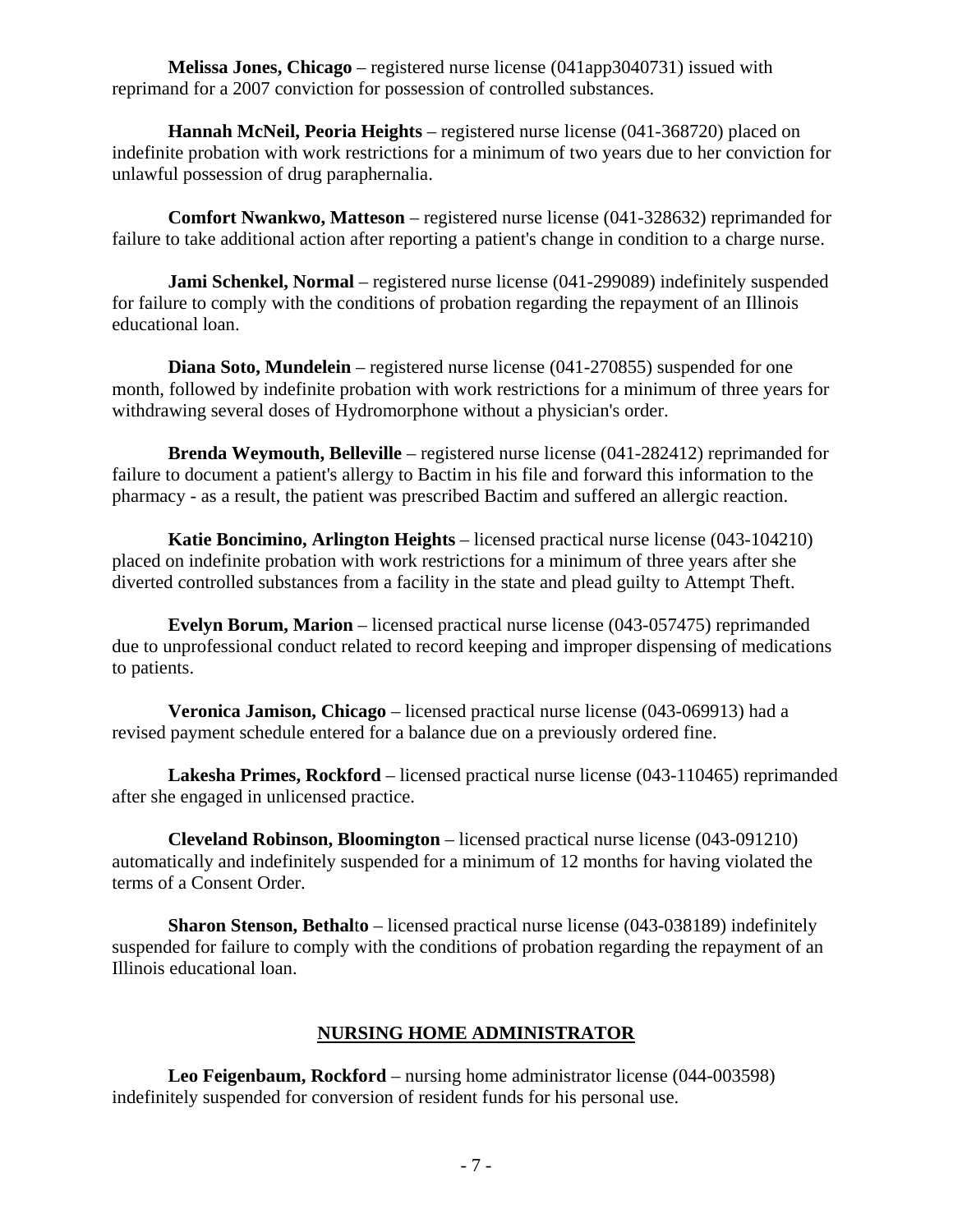**Jamie Lloyd, Des Plaines** – nursing home administrator license (044-006104) suspended for 30 days, effective in 30 days, for DHHS facility survey findings related to failing to properly screen prospective residents.

#### **OCCUPATIONAL THERAPY**

 **Emily Vrkljan, Laguna Beach, CA** – occupational therapist license (056-006152) indefinitely suspended as a result of being disciplined by the California Occupational Therapy Board.

# **PHARMACY**

 **Cynthia Maness-Leich, Tremont** – pharmacist license (051-285936) placed in refuse to renew status after engaged in conduct including storing legend drugs at an unlicensed facility after the close of a pharmacy where she formerly served as the pharmacist-in-charge.

**Philip Torf, Northbrook** – pharmacist license (051-031176) reprimanded after being disciplined by the Illinois Attorney Registration and Disciplinary Commission of the Supreme Court of Illinois for violation of the Illinois Rules of Professional Conduct and Supreme Court Rule 770.

### **PROFESSIONAL BOXING**

 **Lincoln Buggs, Grand Rapids, MI** – licensed boxing license (002.164952-0010), **Kenneth McBride, Grand Rapids, MI** – licensed boxing license (002-164984-0003) and **Ryan Nichols, Grand Rapids, MI** – licensed boxing license (002-164982-0003) all indefinitely suspended for assisting in, or allowing for, the submission of fake test results on their behalf.

# **PSYCHOLOGY**

 **Robert Felner, Brentwood, TN** – clinical psychologist license (071-003547) indefinitely suspended for a minimum of four years due to his conviction in U.S. District Court for Mail Fraud, Conspiracy to Commit Money Laundering, Income Tax Evasion and Conspiracy to Impede the IRS.

# **REAL ESTATE**

The following individuals' real estate broker licenses were placed in refuse to renew status due to a failure to complete the required continuing education and for falsification of the renewal application: